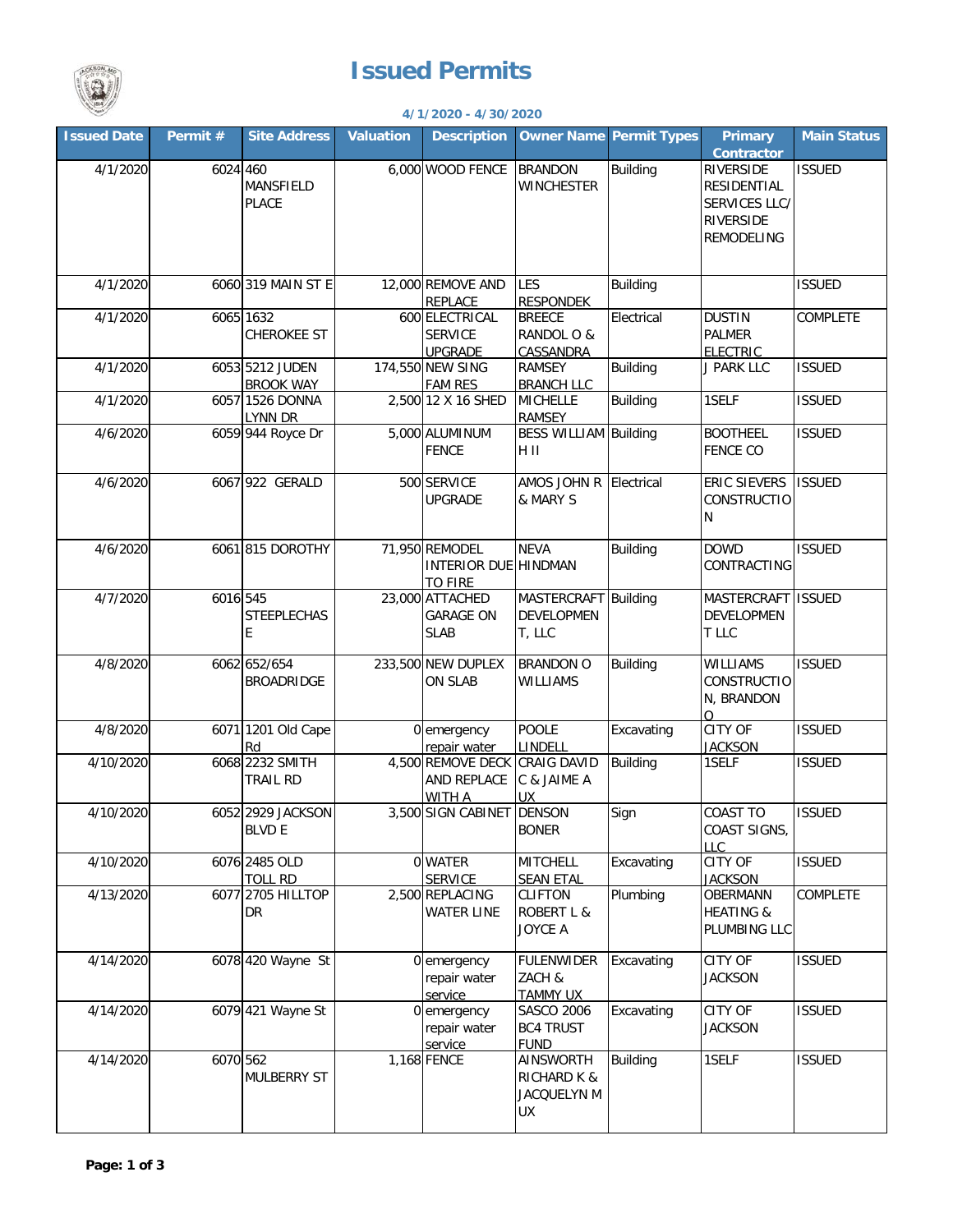| 4/15/2020 |            | 6063 1403 HOPE ST                 | 200,000 NEW |                                     | The Villas of               | <b>Building</b> | WILLIAMS                    | <b>ISSUED</b>   |
|-----------|------------|-----------------------------------|-------------|-------------------------------------|-----------------------------|-----------------|-----------------------------|-----------------|
|           |            | S                                 |             | <b>STORAGE</b>                      | <b>West Park</b>            |                 | <b>CONSTRUCTIO</b>          |                 |
|           |            |                                   |             | <b>BUILDINGS</b>                    |                             |                 | N, BRANDON                  |                 |
|           |            |                                   |             |                                     |                             |                 | $\Omega$                    |                 |
| 4/16/2020 |            | 6080 3103 E.                      |             | 16,680 Grading for                  | <b>KEVIN</b>                | Grading         |                             | <b>ISSUED</b>   |
|           |            | Jackson Blvd.                     |             | new car wash                        | <b>HERBERLIE</b>            |                 |                             | W/COND          |
| 4/16/2020 | 6081 614   |                                   |             | 8,500 REPLACE                       | CALL WILLIAM Plumbing       |                 | <b>MONROE</b>               | COMPLETE        |
|           |            | <b>HIGHLAND DR</b>                |             | <b>SEWER</b>                        | & ERMA                      |                 | PLUMBING &                  |                 |
|           |            |                                   |             | <b>SERVICE</b>                      |                             |                 | <b>HEATING CO,</b>          |                 |
| 4/16/2020 | $6082$ 413 |                                   |             | 0 REPAIR /                          | CARLSON                     | Plumbing        | <b>INC</b><br><b>BONNEY</b> | <b>COMPLETE</b> |
|           |            | <b>FARMINGTON</b>                 |             | <b>REPLACE</b>                      | <b>JOHNNY R &amp;</b>       |                 | SEPTIC TANK                 |                 |
|           |            | <b>RDN</b>                        |             | <b>SEWER LINE</b>                   | WANDA K                     |                 | <b>PUMPING &amp;</b>        |                 |
|           |            |                                   |             |                                     |                             |                 | <b>CHIMNEY</b>              |                 |
|           |            |                                   |             |                                     |                             |                 | <b>SWEEP</b>                |                 |
|           |            |                                   |             |                                     |                             |                 | SERVICE, BILL               |                 |
|           |            |                                   |             |                                     |                             |                 |                             |                 |
|           |            |                                   |             |                                     |                             |                 |                             |                 |
| 4/16/2020 |            | 6084 573 W                        |             | 0 INSTALL                           | DONKERS INC                 | Excavating      | CITY OF                     | <b>ISSUED</b>   |
|           |            | <b>DEERWOOD</b>                   |             | <b>WATER METER</b>                  |                             |                 | <b>JACKSON</b>              |                 |
| 4/16/2020 |            | 6085 2052 RIPKEN                  |             | 0 INSTALL                           | <b>OAK CREEK</b>            | Excavating      | CITY OF                     | <b>ISSUED</b>   |
|           |            | <b>WAY</b>                        |             | <b>WATER METER ENTERPRISES</b>      |                             |                 | <b>JACKSON</b>              |                 |
|           |            |                                   |             |                                     | <b>LLC</b>                  |                 |                             |                 |
| 4/16/2020 |            | 6086 5390 JUDEN                   |             | 0 INSTALL                           | <b>RAMSEY</b>               | Excavating      | CITY OF                     | <b>ISSUED</b>   |
| 4/16/2020 |            | <b>BROOK WAY</b>                  |             | WATER METER BRANCH LLC              |                             |                 | <b>JACKSON</b><br>CITY OF   |                 |
|           |            | 6087 5238 SANDY<br><b>BRAE LN</b> |             | 0 INSTALL<br>WATER METER BRANCH LLC | <b>RAMSEY</b>               | Excavating      | <b>JACKSON</b>              | <b>ISSUED</b>   |
| 4/16/2020 |            | 6088 5285 SANDY                   |             | 0 INSTALL                           | <b>JOHN W KING</b>          | Excavating      | CITY OF                     | <b>ISSUED</b>   |
|           |            | <b>BRAE LN</b>                    |             | <b>WATER METER III</b>              |                             |                 | <b>JACKSON</b>              |                 |
| 4/16/2020 |            | 6089 5335 SANDY                   |             | 0 INSTALL                           | <b>RAMSEY</b>               | Excavating      | CITY OF                     | <b>ISSUED</b>   |
|           |            | <b>BRAE LN</b>                    |             | <b>WATER METER BRANCH LLC</b>       |                             |                 | <b>JACKSON</b>              |                 |
| 4/16/2020 |            | 6090 5361 SANDY                   |             | 0 INSTALL                           | <b>RAMSEY</b>               | Excavating      | CITY OF                     | <b>ISSUED</b>   |
|           |            | <b>BRAE LN</b>                    |             | WATER METER BRANCH LLC              |                             |                 | <b>JACKSON</b>              |                 |
| 4/16/2020 |            | 6091 5256 OLD                     |             | 0 INSTALL                           | <b>JAMES AND</b>            | Excavating      | <b>CITY OF</b>              | <b>ISSUED</b>   |
|           |            | CAPE RD                           |             | <b>WATER TAP</b>                    | <b>WANDA</b>                |                 | <b>JACKSON</b>              |                 |
|           |            |                                   |             |                                     | <b>DRURY</b>                |                 |                             |                 |
| 4/16/2020 |            | 6073 1192 EASTON                  | 4,500 DECK  |                                     | <b>WILSON</b>               | <b>Building</b> | ROCK N B                    | <b>ISSUED</b>   |
|           |            | ${\sf DR}$                        |             |                                     | <b>DELBERT R &amp;</b>      |                 | <b>PROPERTY</b>             |                 |
|           |            |                                   |             |                                     | PATRICIA M                  |                 | MANAGEMENT                  |                 |
|           |            |                                   |             |                                     |                             |                 | <b>CONSTRUCTIO</b>          |                 |
|           |            |                                   |             |                                     |                             |                 | N                           |                 |
| 4/17/2020 |            | 6033 3103 JACKSON                 |             | 569,777 NEW TUNNEL                  | <b>KEVIN</b>                | <b>Building</b> | <b>COLUMBIA</b>             | <b>ISSUED</b>   |
|           |            | <b>BLVD E</b>                     |             | <b>CAR WASH</b>                     | <b>HERBERLIE</b>            |                 | <b>CONSTRUCTIO</b>          |                 |
|           |            |                                   |             |                                     |                             |                 | N CORP                      |                 |
| 4/17/2020 |            | 6069 1350 TREVINO                 |             | 2,000 FENCE                         | <b>BANNISTER</b>            | <b>Building</b> | 1SELF                       | <b>ISSUED</b>   |
|           |            | DR                                |             |                                     | ROGER D &                   |                 |                             |                 |
|           |            |                                   |             |                                     | DENIA D ET                  |                 |                             |                 |
|           |            |                                   |             |                                     | UX                          |                 |                             |                 |
| 4/20/2020 |            | 6094 1023                         |             | 0 SERVICE                           | <b>CHRISTMAN</b>            | Electrical      | JZ ELECTRIC                 | <b>ISSUED</b>   |
|           |            | <b>WESTBROOK</b>                  |             | <b>UPGRADE</b>                      | LORRAINE                    |                 |                             |                 |
|           |            | LN                                |             |                                     | <b>TRUST 2009</b>           |                 |                             |                 |
| 4/20/2020 |            | 6074 607 AUGUST<br><b>ST</b>      |             | 0 STORAGE<br>SHED                   | <b>CHRIS BROWN Building</b> |                 | 1SELF                       | <b>ISSUED</b>   |
| 4/21/2020 |            | 6100 826 JAMES ST                 |             | 0 INSTALL                           |                             | Excavating      | <b>CITY OF</b>              | <b>ISSUED</b>   |
|           |            |                                   |             | <b>WATER METER</b>                  |                             |                 | <b>JACKSON</b>              |                 |
| 4/21/2020 |            | 5758 2230 LEE AVE                 |             | 0 IN-FLUENT                         | CITY OF                     | <b>Building</b> | <b>BROCKMILLER</b>          | <b>ISSUED</b>   |
|           |            |                                   |             | <b>FLOW METER</b>                   | <b>JACKSON</b>              |                 | <b>CONSTRUCTIO</b>          |                 |
|           |            |                                   |             |                                     |                             |                 | N CO                        |                 |
|           |            |                                   |             |                                     |                             |                 |                             |                 |
| 4/22/2020 |            | 6101 424 Oak                      |             | 5,840 sewer drain                   | <b>HORTON PAUL</b>          | Plumbing        | <b>DUTCH</b>                | <b>ISSUED</b>   |
|           |            | Forest Dr                         |             | repair                              | W & DANA S                  |                 | <b>ENTERPRISES,</b>         |                 |
|           |            |                                   |             |                                     | <b>UX</b>                   |                 | <b>INC</b>                  |                 |
| 4/22/2020 |            | 6096 1711 TREVINO                 |             | 2,000 CONCRETE                      | <b>NICKOLAS</b>             | <b>Building</b> | 1SELF                       | <b>ISSUED</b>   |
|           |            | <b>DR</b>                         |             | <b>SLAB</b>                         | <b>JAMES</b>                |                 |                             |                 |